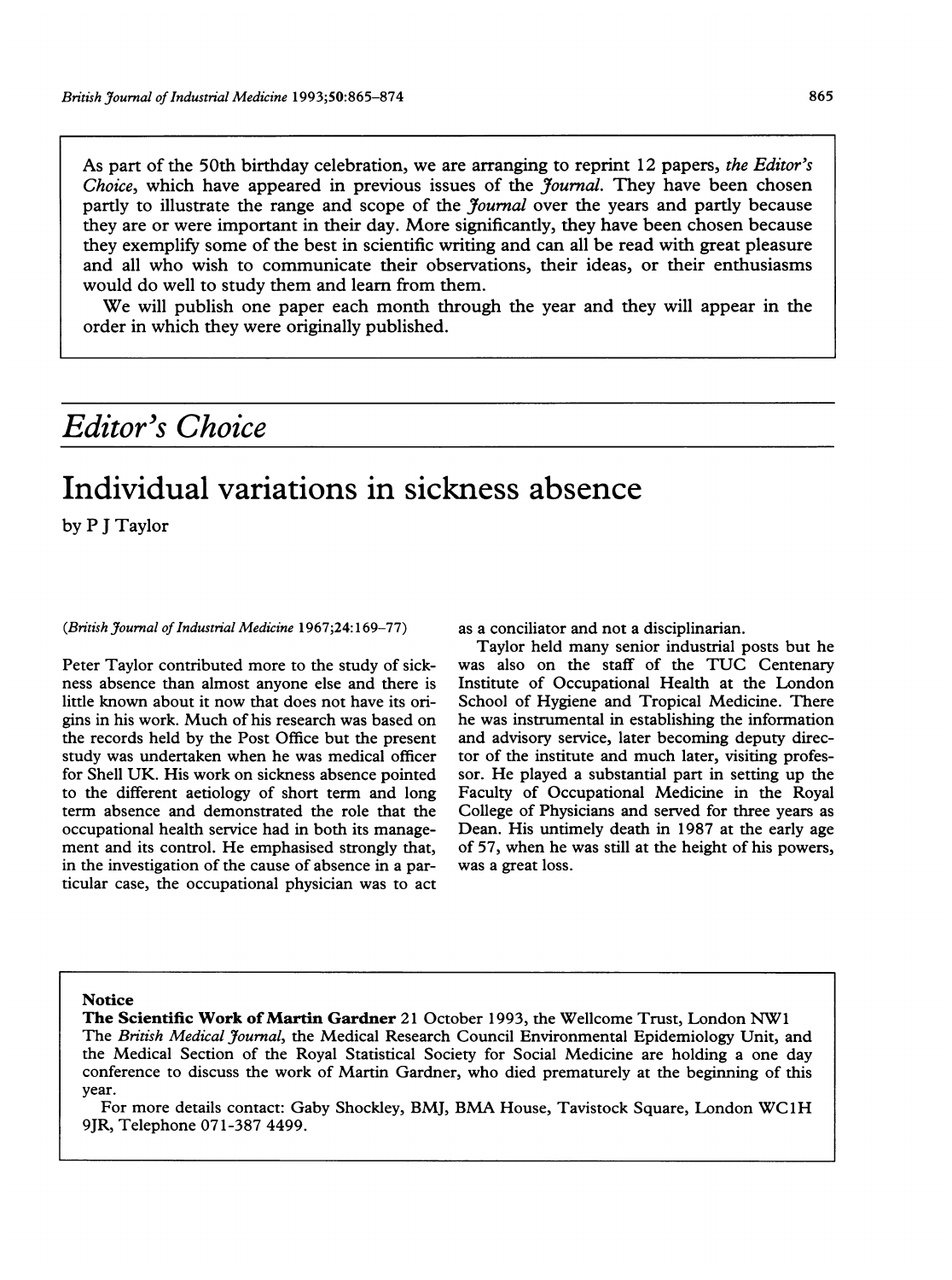887

glomerulonephritis induced by HgCl, in the Brown Norway rat. Annales d' Immunologie 1978;129C:777-92.

- 27 Fukatsu A, Brentjens J, Killen P, Kleinman H, Martin G, Andres G. Glomerular immune deposits in rats injected with mercuric chloride (HgCl<sub>2</sub>). Kidney Int 1987;31:320
- 28 Bernard AM, Roels HR, Foidart JM, Lauwerys RL. Search for anti-laminin antibodies in the serum of workers exposed to cadmium, mercury vapour or lead. *Int Arch Occup Environ*<br>*Health* 1987;**59**:303–9.
- 29 Langworth S, Elinder CG, Sundquist KG, Vesterberg 0. Renal and immunological effects of occupational exposure to inorganic mercury. BrJ Ind Med 1992;49:394-401.
- 30 Lauwerys R, Bernard A. Preclinical detection of nephrotoxicity: description of the tests and appraisal of their health significance. Toxicol Lett 1989;46:13-29.
- 31 Butkowski RJ, Wieslander J, Wisdom BJ, Barr JF, Noelken ME, Hudson BG. Properties of the globular domain of type IV collagen and its relationship to the Goodpasture antigen. JF Biol Chem 1985;260:3739-47.

Accepted 21 December 1992

# Correspondence and editorials

comes correspondence relating to any of the be subject to editorial revision and shortening.<br>material appearing in the journal. Results from The journal now also publishes editorials material appearing in the journal. Results from preliminary or small scale studies may also be which are normally specially commissioned.<br>
published in the correspondence column if this The Editor welcomes suggestions regarding published in the correspondence column if this The Editor welcomes suggestions regarding seems appropriate. Letters should be not more suitable topics; those wishing to submit an ediseems appropriate. Letters should be not more suitable topics; those wishing to submit an edi-<br>than 500 words in length and contain a mini-<br>torial, however, should do so only after discusmum of references. Table and figures should be kept to an absolute minimum. Letters are

The British Journal of Industrial Medicine wel-<br>cepted on the understanding that they may<br>comes correspondence relating to any of the be subject to editorial revision and shortening.

torial, however, should do so only after discussion with the Editor.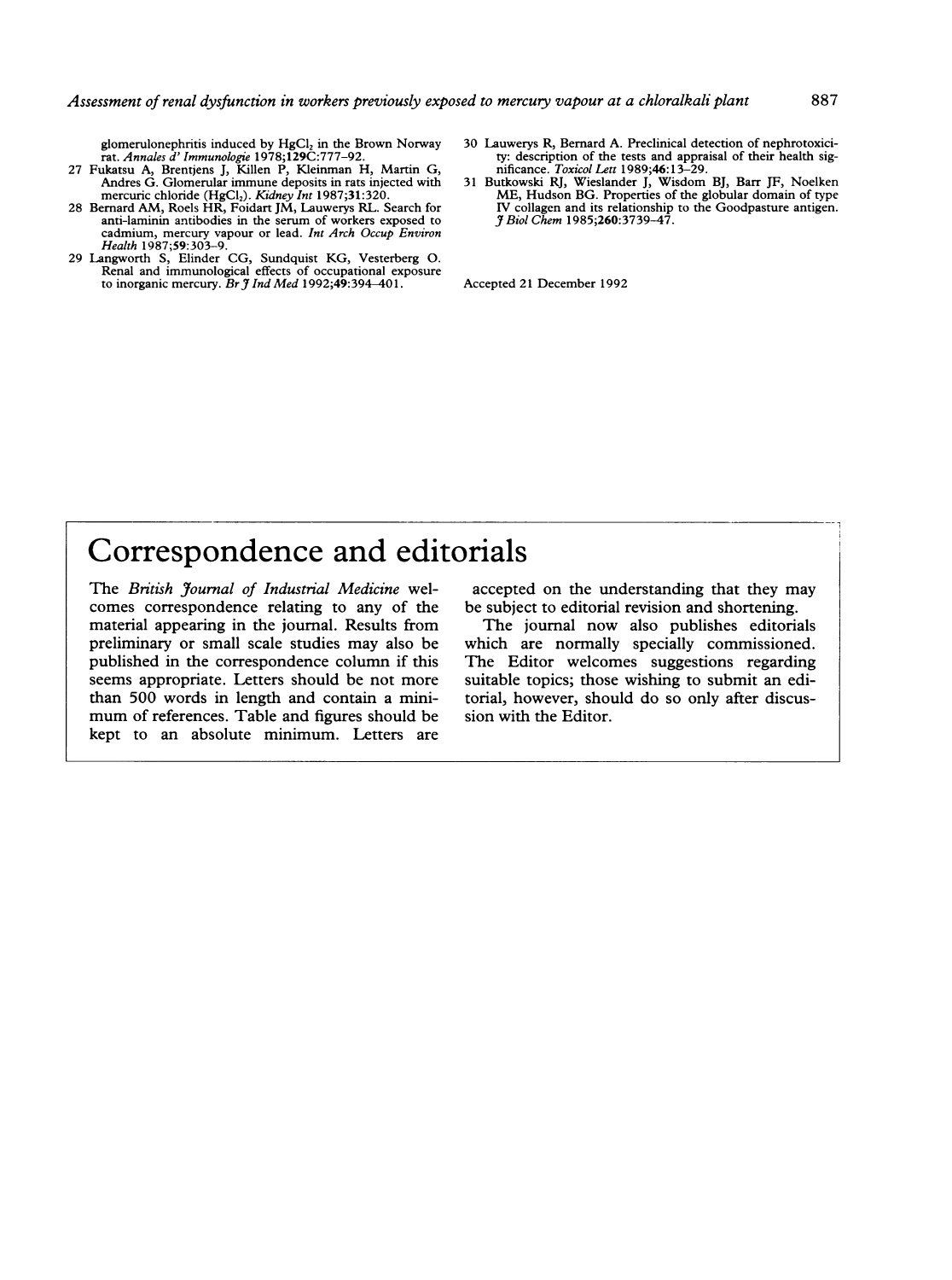greater, 136 had no dust exposure (based on their iob history). This represents  $6.1\%$  of non-exposed employees. A similar level of background noise, not caused by exposure to china clay, was found in the 1985 survey<sup>3</sup> (5.5%). Analysis of the 136 cases showed that although there were 116 smokers or ex-smokers (a higher proportion than in the overall population) there were nevertheless 21 non-smokers with no exposure who had developed small opacities. This finding is contrary to current assumptions; no attempt is made to explain it.

The  $FEV<sub>1</sub>$  declines with age (more rapidly for smokers). FEV, is also related to the x ray film category with a difference of one major category equating to 6-2 years of ageing for a non-smoker. Similar results are found for FVC.

The incidences of respiratory symptoms are related to lung function results  $(FEV_1)$  for each smoking class. Dust exposure and  $x$  ray film score have small additional effects.

We gratefully acknowledge the help from Professor CE Rossiter in the interpretation of the analyses, and advice on the statistical methods used, and Dr A Cockcroft for continuing advice on methodology.

We also thank the late Dr JC Gilson for his views and guidance to improve film quality, Drs H Thomas, <sup>I</sup> Coutts, JH Sewart, G Sheers, and A Cockcroft for reading the chest radiographs, and to Dr MJ Pemberton for reviewing the draft manuscripts.

- 1 Sheers G. Prevalence of pneumoconiosis in Cornish kaolin workers. Br J Ind Med 1964;21:218-25.
- 2 Oldham PD. Pneumoconiosis in Cornish china clay workers. Br J Ind Med 1983;40:131-7.
- <sup>3</sup> Ogle CJ, Rundle EM, Sugar ET. China clay workers in the south west of England: analysis of chest radiograph readings, ventilatory capacity, and respiratory symptoms in relation to type and duration of occupation. Br  $\tilde{J}$  Ind Med 1989;46:261-70.
- 4 International Labour Office. ILO 1980 Intemational Classification of Radiographs of Pneumoconiosis. Geneva: ILO, 1980. (Occupational safety and health series No 22 (rev).)<br>Idham PD. Cole TL Estimation of the FEV 1.0. *Thorax*
- 5 Oldham PD, Cole TJ. Estimation of the FEV  $1.0$ . 1983;38:662-7.
- <sup>6</sup> Numerical Algorithms Group. The GLIM system, release 3-77 manual. Oxford: Numerical Algorithms Group 1976. (Rev A.)
- 7 Oldham PD. Numerical scoring of radiological pneumoconiosis. In: Walton WH, ed. *Inhaled particles III*. London:<br>Unwin, 1971:621–30.
- 8 Cole TJ. Linear and proportional regression models in the prediction of ventilatory function. *Journal of the Royal*<br>Statistical Society series A 1975;138:297–338.

Accepted 11 January 1993

### Vancouver style

All manuscripts submitted to the Br  $\mathfrak{F}$  Ind Med should conform to the uniform requirements for manuscripts submitted to biomedical journals (known as the Vancouver style.)

The Br  $\tilde{\mathcal{J}}$  Ind Med, together with many other international biomedical journals, has agreed to accept articles prepared in accordance with the Vancouver style. The style (described in full in Br *I* Ind Med, 24 February 1979, p 532) is intended to standardise requirements for authors.

References should be numbered consecutively in the order in which they are first mentioned in the test by Arabic numerals above the line on each occasion the reference is cited (Manson' confirmed other reports<sup>2-5</sup> . . .). In future references to papers submitted to the Br  $\mathfrak{F}$  Ind Med should include: the

names of all authors if there are six or less or, if there are more, the first three followed by et al; the title of journal articles or book chapters; the titles of journals abbreviated according to the style of Index Medicus; and the first and final page numbers of the article or chapter.

Examples of common forms of references are:

- <sup>1</sup> International Steering Committee of Medical Editors, Uniform requirements for manuscripts submitted to biomedical journals. Br 3 Ind Med 1979;1:532-5.<br>2 Soter NA, Wasserman SI, Austen KF. Cold urticaria: release
- into the circulation of histamine and eosinophil chemotactic factor of anaphylaxis during cold challenge.  $N$  Engl  $\mathcal J$ Med 1976;294:687-90.
- <sup>3</sup> Weinstein L, Swartz MN. Pathogenic properties of invading micro-organisms. In: Sodeman WA Jr, Sodeman eds. Pathologic physiology, mechanisms of disease. Philadelphia: W <sup>B</sup> Saunders, 1974:457-72.